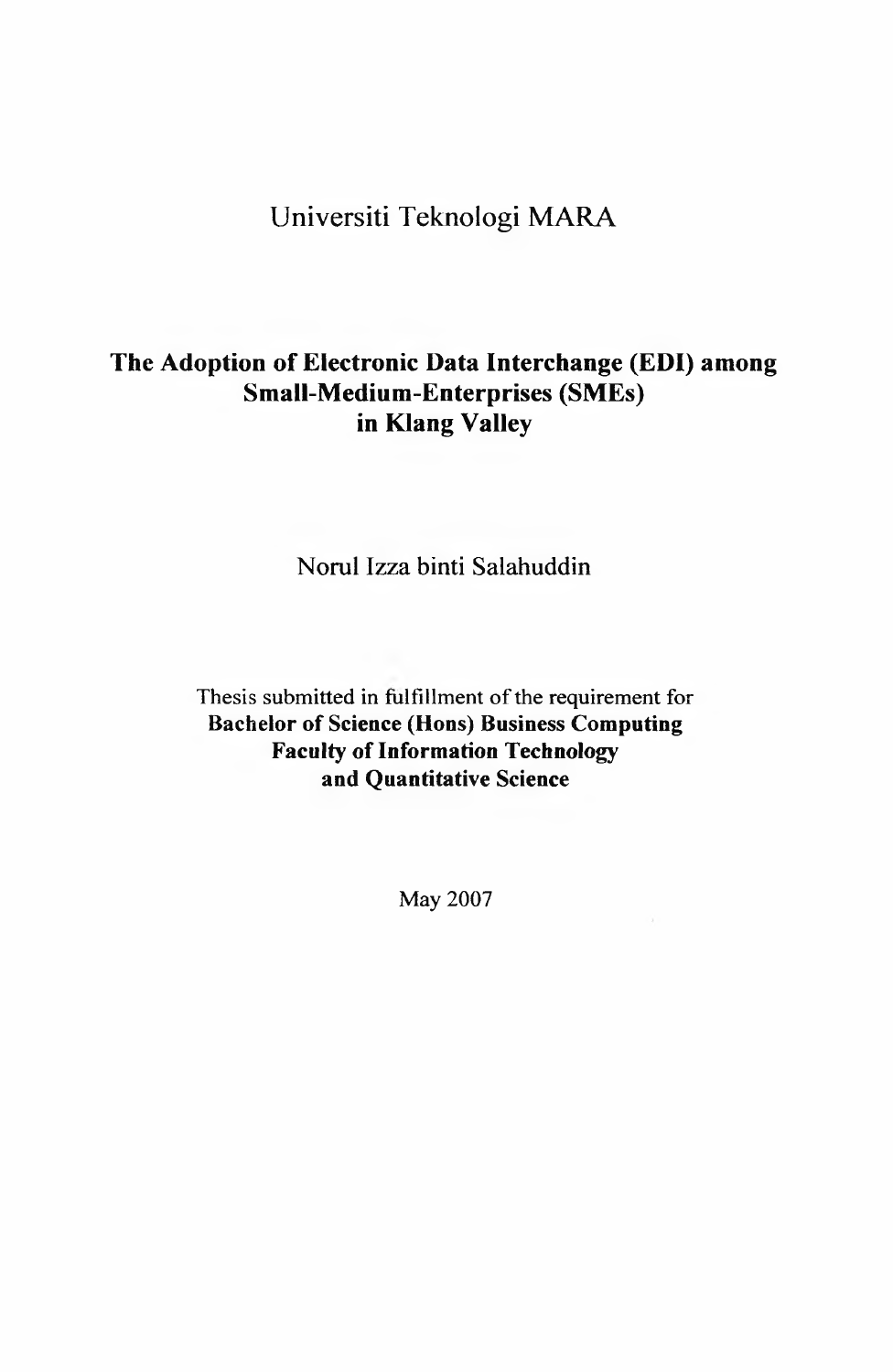#### **DECLARATION**

I certify that this thesis and the research to which it refers are the product of my own work and that any ideas or quotation from the work of other people, published or otherwise are fully acknowledged in accordance with the standard referring practices of the discipline. I acknowledge the helpful guidance and support of my supervisor Puan Norjansalika Janom.

I authorized Universiti Teknologi MARA to lend this thesis to other institutions or individual for purpose of scholarly research.

MAY 2007 NORUL IZZA BINTI SALAHUDDIN 2005618018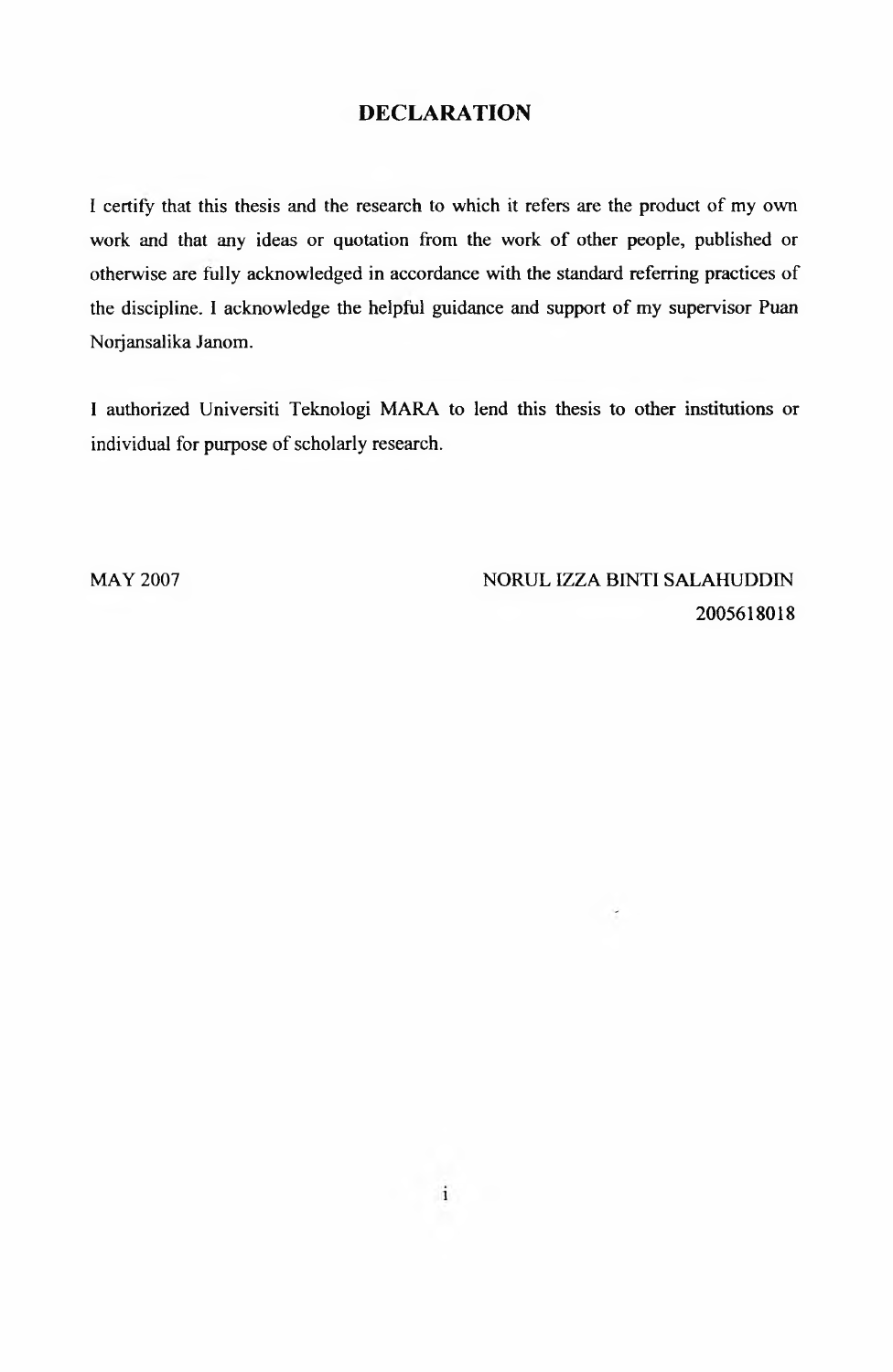#### **ABSTRACT**

Nowadays, the adoption of information technology (IT) in business operations is no longer privilege to large organizations only. Small-Medium-Enterprises also have adopted the IT in process of gaining the benefits of using it. However, there has been little research conducted and published on the adoption of Electronic Data Interchange among SMEs in Malaysia. Most previous researches were done in the context of Europe, United State and Australia. This study is handled in order to identify the influences factors of EDI adoption decision among SMEs in Malaysia especially for Klang Valley region and then provide recommendations regarding the adoption decision. For gaining data, researcher used the method of distributing questionnaire and handled some phone interviews. For the analyses and findings, researcher used the SPSS software. Methods that are used in this software are; descriptive, Cronbach's Alpha of reliability and Coefficient Correlation Test. The findings indicate that the most influences factors that contribute to the EDI adoption decision among SMEs are the cost factor. Then, it being followed by the top management support factor, personnel factor, data confidentiality factor and lastly, total time implementation factor. Based on these findings, recommendations regarding EDI adoption decision among SMEs in Klang Valley are provided.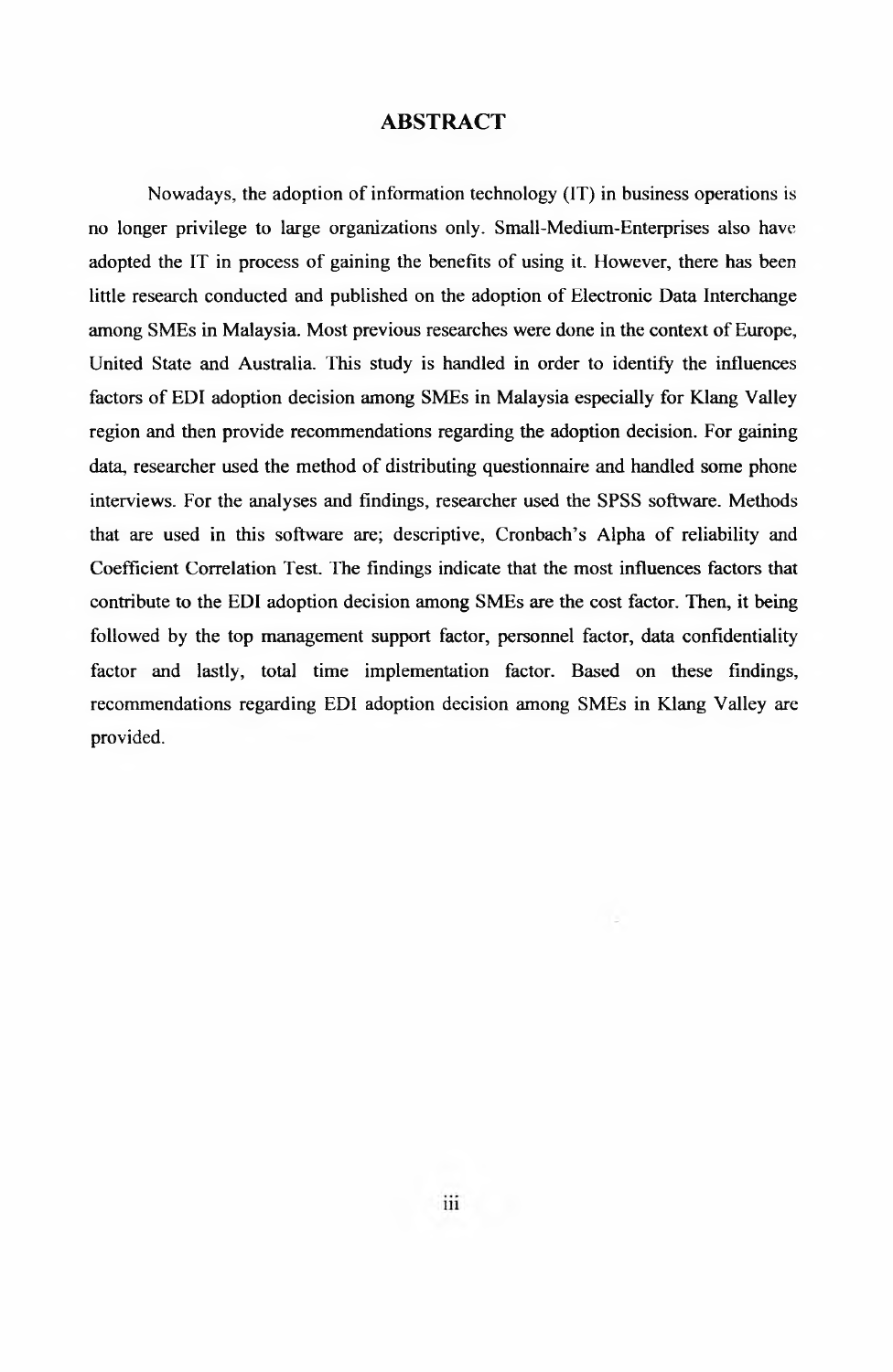### **TABLE OF CONTENTS**

|                        | Page    |
|------------------------|---------|
| <b>ACKNOWLEDGEMENT</b> | ii      |
| <b>ABSTRACT</b>        | <br>111 |
| <b>LIST OF FIGURES</b> | vii     |
| <b>LIST OF TABLES</b>  | viii    |
|                        |         |

### **CHAPTER 1 INTRODUCTION**

| 1.1 | <b>RESEARCH BACKGROUND</b>        |   |
|-----|-----------------------------------|---|
| 1.2 | PROBLEM STATEMENT                 | 4 |
| 1.3 | <b>RESEARCH OBJECTIVES</b>        | 5 |
| 1.4 | <b>RESEARCH SCOPE</b>             | 5 |
| 1.5 | <b>RESEARCH SIGNIFICANCE</b>      | 6 |
| 1.6 | RESEARCH APPROACH AND METHODOLOGY | 6 |
| 1.7 | LIMITATIONS OF THE RESEARCH       |   |
| 1.8 | <b>OVERVIEW OF THE RESEARCH</b>   |   |

### **CHAPTER 2 LITERATURE REVIEW**

| 2.1 | <b>RESEARCH INTRODUCTION</b>      |    |
|-----|-----------------------------------|----|
| 2.2 | ELECTRONIC DATA INTERCHANGE (EDI) |    |
| 2.3 | SMALL-MEDIUM-ENTERPRISE (SMEs)    | 12 |
| 2.4 | <b>OVERVIEW OF EDI</b>            | 15 |
| 2.5 | <b>PRIOR STUDIES</b>              | 19 |
| 2.6 | STUDIES ON EDI ADOPTION           | 21 |
| 2.7 | <b>RESEARCH MODEL</b>             | 25 |